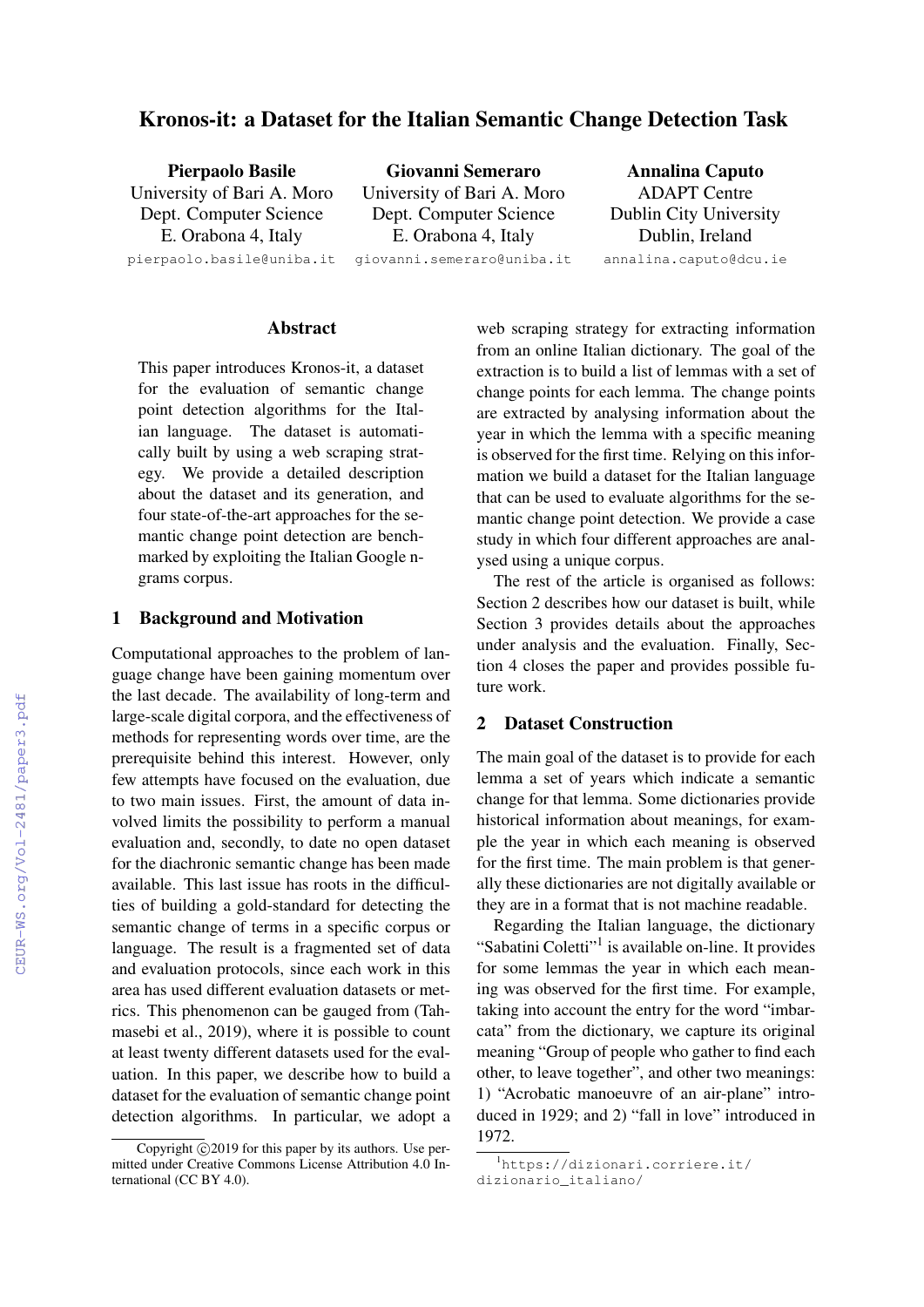We setup a web scraping algorithm able to extract this information from the dictionary. In particular, the extraction process is composed of several steps:

- 1. Downloading the list of all lemmas occurring in the online dictionary with the corresponding URL. We obtain a list of 34,504 lemmas;
- 2. For each lemma, extracting the section of the web page containing the definition with the list of all possible meanings. We obtain a final list of 34,446 definitions;
- 3. For each definition, extracting the year in which that meaning was introduced. For a given lemma, we are not able to assign the correct year to each of its meaning, but we can only extract a year associated with the lemma. This happens because the dictionary does not follow a clear template for assigning the year to each meaning. Although associating the year of change to the definition of the meaning is not useful for the purpose of our evaluation, it could help to understand the reason behind the semantic change. We plan to fix this limitation in a further release of the dataset. In the rest of the paper we call change point (CP) each pair (lemma, year);
- 4. Removing those change points that are expressed in the form "III sec." (*III century*) because they refer to a broad period of time rather than to a specific year.



Figure 1: The distribution of change points over time.

The final dataset<sup>2</sup> contains 13,818 lemmas and 13,932 change points. The average change points for lemma is 1.0083 with a standard deviation of 0.0924. The maximum number of change points

for lemma is 3 and the number of lemmas with more than one change point is 113. The oldest reported change point is 1758, while the most recent one is 2003; this suggests that the dictionary is outdated and it does not contain more recent meanings.

The dataset is provided in textual format and reports for each row the lemma followed by a list of years, each one representing a change point. For example:

```
enzima 1892
monopolistico 1972
tamponare 1886 1950
elettroforesi 1931
fuoricorso 1934
```
The low number of change points for lemma reflects the fact that generally, the first meaning has no information about the year it first appeared in or that its time period is expressed in the form of century. This means that all the other meanings are additional meanings introduced after the main one. However, there are some more recent words for which the first year associated with that entry corresponds to the year in which the word is observed for the first time. Unfortunately, it is not easy to automatically discern the two cases.

Finally, we report the distribution of change points over time in Figure 1. The years with a peak are 1942, 1905 and 1869 with respectively 404, 352 and 322 change points.

### 3 Evaluation

For the evaluation we adopt our dataset as goldstandard and the Italian Google n-grams (Michel et al.,  $2011$ ) as corpus<sup>3</sup>.

Google n-grams provides n-grams extracted from the Google Books project. The corpus is composed of several compressed files. Each file contains tab-separated data, each line has the following format: *ngram TAB year TAB match count TAB volume count NEWLINE*. For example:

```
parlare di pace e di 2005 4 4
parlare di pace e di 2006 3 3
parlare di pace e di 2007 7 7
parlare di pace e di 2008 2 2
parlare di pace e di 2009 4 4
```
The first line tells us that in 2005, the 5-grams *"parlare di pace e di"* occurred 4 times overall, in 4 distinct books.

<sup>2</sup>https://github.com/pippokill/ kronos-it

<sup>3</sup>http://storage.googleapis.com/books/ ngrams/books/datasetsv2.html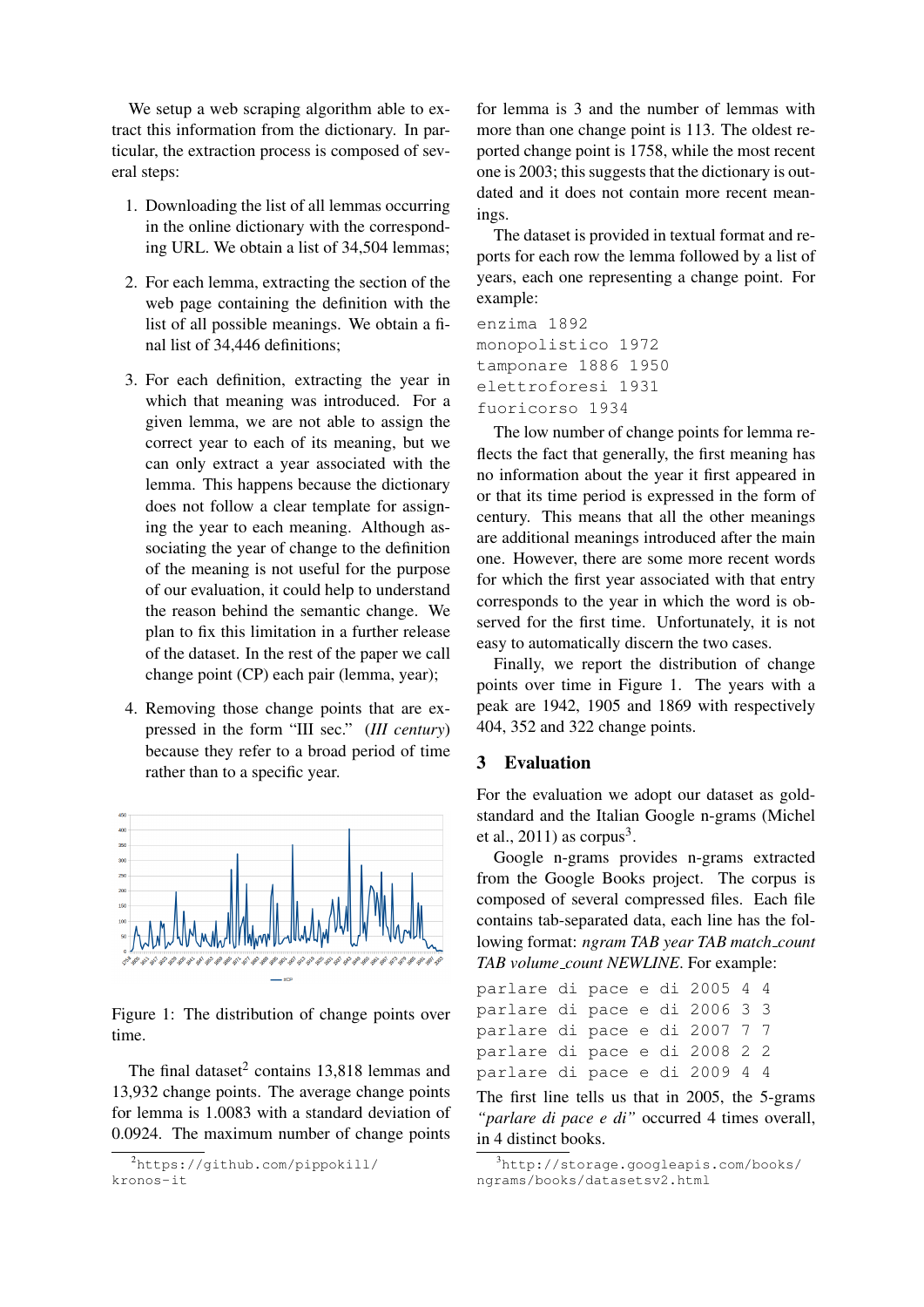In particular, we use the 5-grams corpus and we limit the analysis to words that occur at least in twenty 5-grams. Moreover, we lowercase words and filter out all words that do not match the following regular expression:  $[a-z\acute{e}\acute{e}\acute{a}i\grave{o}u]$ +. We limit our analysis to the period [1900-2012].

In order to build the context words by using 5-grams, we adopt the technique described in (Ginter and Kanerva, 2014). Given a 5-gram  $(w_1, w_2, w_3, w_4, w_5)$ , it is possible to build eight pairs:  $(w_1, w_2)$   $(w_1, w_3)$   $\dots$   $(w_1, w_5)$  and  $(w_5, w_1)$   $(w_5, w_2)$  ...  $(w_5, w_4)$ . Then, for each pair  $(w_i, w_j)$ , a sliding window method also visits  $(w_i, w_i)$  by obtaining 16 training examples from each 5-gram.

We investigate four systems for representing words over time and then we apply a strategy for extracting change points from each technique. Finally, we evaluate the accuracy of each approach by using our dataset as gold standard.

### 3.1 Representing words over time

We adopt four techniques for representing words over time. The first strategy is based only on word co-occurrences, the other three exploit Distribution Semantic Models (DSM). In particular, the techniques are:

Collocation. This approach is very simple and it is used as baseline. The idea is to extract for each word and each time period the set of relevant collocations. A collocation is a sequence of words that co-occur more often than what would be expected by chance. We extract the collocation by analysing the word pairs extracted from 5-grams and score each word pair using the Dice score:

$$
dice(w_a, w_b) = \frac{2 * f_{ab}}{f_a + f_b} \tag{1}
$$

where  $f_{ab}$  is the number of times that the words  $w_a$  and  $w_b$  occur together and  $f_a$  and  $f_b$  are respectively the number of times that  $w_a$  and  $w_b$  occur in the corpus. Since the Dice score is independent of the corpus size, it is possible to build for each word and each time period a list of collocations by considering only the collocations occurring in a specific period of time. In order to consider only a restricted number of collocations, we take in account only the collocations with a Dice value above 0.0001. For each word and each time period we obtain a list of collocations with the associated Dice score. For example, a portion of the list of collocations for the word *pace (peace)* in the period 1980-1984 is reported as follows:

pace guerra 0.007223173 pace giustizia 0.0068931305 pace trattati 0.0067062946 pace trattative 0.006033537

- Temporal Random Indexing (TRI). TRI (Jurgens and Stevens, 2009) is able to build a word space for each time period where each space is comparable to one another. In each space, a word is represented by a dense vector and it is possible to compute the cosine similarity between word vectors across time periods. In order to build comparable word spaces, TRI relies on the incremental property of the Random Indexing (Sahlgren, 2005). More details are provided in (Basile et al., 2014) and (Basile et al., 2016).
- Temporal Word Analogies (TWA). This approach is able to build diachronic word embeddings starting from independent embedding spaces for each time period. The output of this process is a common vector space where word embeddings are used for computing temporal word analogies: word  $w_1$  at time  $t_i$  is like word  $w_2$  at time  $t_j$ . We build the independent embedding spaces by using the C implementation of word2vec with default parameters (Mikolov et al., 2013). More details about this approach are reported in (Szymanski, 2017).
- Procrustes (HIST). This approach aligns the learned low-dimensional embeddings by preserving cosine similarities across time periods. More details are available in (Hamilton et al., 2016). We apply the alignment to the same embeddings created for TWA.

All approaches are built using the same vocabulary and the same context words generated starting from the 5-grams as previously explained.

#### 3.2 Building the time series

In order to track how the semantics of a word changes over time we need to build a time series.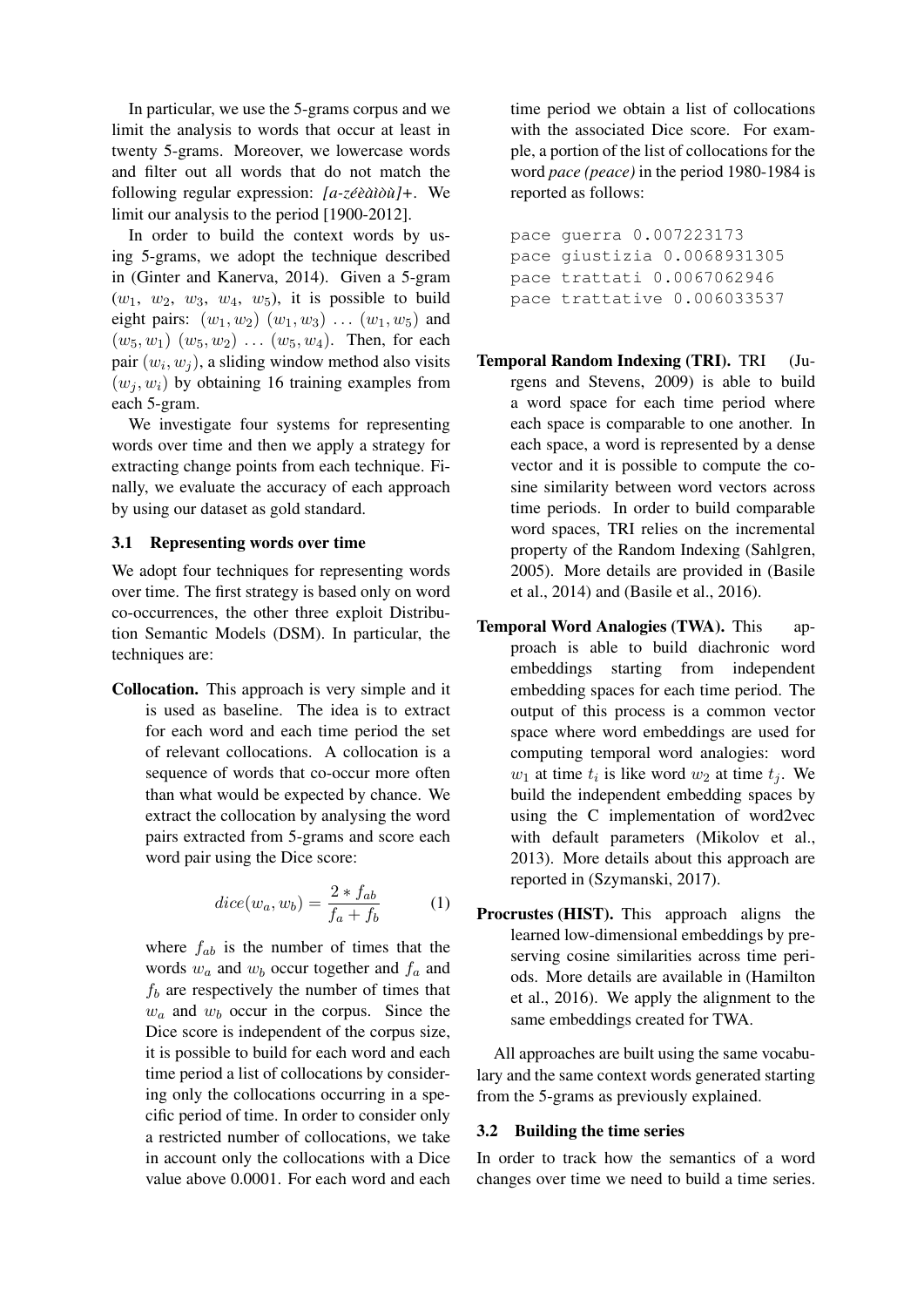A time series is a sequence of values, one for each time period, that indicates the semantic shift of that word in the specific period. In our evaluation, we split the interval [1900-2012] in time periods of five years each.

The time series are computed in different ways according to the strategy used for representing the words. In particular, the values of each time series  $\Gamma(w_i)$  associated to the word  $w_i$  is computed as follow:

- Collocation: given two lists of collocations related to two different periods, we compute the cosine similarity between the two lists by considering a list as a Bag-of-Collocations (BoC). In this case each point  $k$  of the series  $\Gamma(w_i)$  is the cosine similarity between the BoC at time  $T_{k-1}$  and the BoC at time  $T_k$ ;
- TRI: we use two strategies, (*point-wise* and *cumulative*), as proposed in (Basile et al., 2016). The point-wise approach captures how the word vector changes between two time periods, while the cumulative analyses captures how the word vector changes with respect to all the previous periods. In the point-wise approach, each point k of  $\Gamma(w_i)$  is the cosine similarity between the word vector at time  $T_{k-1}$  and the word vector at time  $T_k$ , while for the cumulative approach the point  $k$ is computed as the cosine similarity between the average word vectors of all the previous time periods  $T_0, T_1, \ldots, T_{k-1}$  and the word vector at time  $T_k$ ;
- TWA: we exploit the word analogies across time and the common vector space for capturing how a word embedding changes across two time periods as reported in (Szymanski, 2017);
- HIST: time series are built by using the pairwise similarity as explained in (Hamilton et al., 2016).

We obtain seven time series as reported in Tables 1 and 2. In particular: BoC is build on temporal collocations;  $TRI_{point}$  and  $TRI_{cum}$  are based on TRI by using respectively point-wise and cumulative approach;  $TWA_{int}$  and  $TWA_{uni}$  are built using TWA on words that are common (intersection) to all the periods  $(TWA_{int})$  and on the union of words  $(TWA_{uni})$ . The same procedure is used for  $HITS$  obtaining the two time series  $HIST_{int}$  and  $HIST_{uni}$ .

For finding significant change points in a time series, we adopt the strategy proposed in (Kulkarni et al., 2015) based on the Mean Shift Model (Taylor, 2000).

# 3.3 Metrics

We compute the performance of each approach by using Precision, Recall and F-measure. However, assessing the correctness of the change points generated by each system is a not easy task. A change point is defined as a pair *(lemma, year)*. In order to adopt a soft match, when we compare the change points provided by a system with respect to the change points reported in the gold standard, we take into account the absolute value of the difference between the year predicted by the system and the year provided in the gold standard.

As a first evaluation (exact match), we impose the difference between the detected year and the gold standard to be less or equal than five, which is the time period span of our corpus. As a second evaluation (soft match), we impose only that the predicted year is greater or equal than the change point in the gold standard. This is a common methodology adopted in previous work.

For a fairer evaluation, we perform the following steps:

- We remove from the gold standard all the change points that are outside of the period under analysis ([1900-2012]);
- We remove from the gold standard all the words that are not represented in the model under evaluation. This operation is necessary because (1) the previous filtering step can exclude some words;(2) there are words that do not appear in the original corpus.

Since the gold standard contains lemmas and not words, we perform a lemmatization of each output by using Morph-it! (Zanchetta and Baroni, 2005).

### 3.4 Results

Results of Precision (P), Recall (R) and F-measure (F) are reported in Table 1. We can observe that generally we obtain a low F-measure. This is due to a large number of false positive change points detected by each system.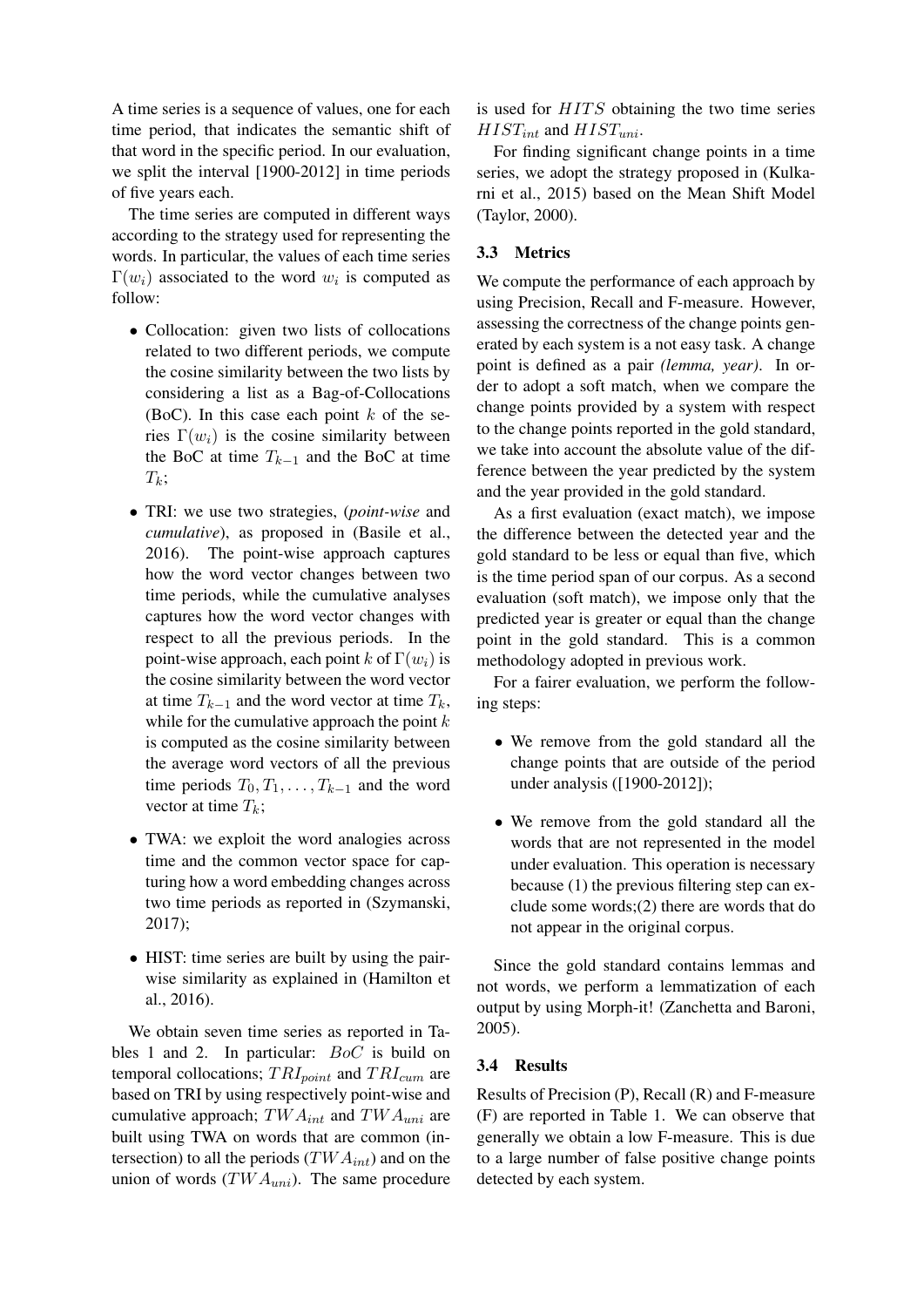| $\Gamma$      | exact match |       |       | soft match |        |       |
|---------------|-------------|-------|-------|------------|--------|-------|
|               | P           | R     | F     | P          | R      | F     |
| BoC           | .0034       | .0084 | .0049 | .0274      | .0670  | .0389 |
| $TRI_{point}$ | .0056       | .0394 | .0098 | .0248      | .1750  | .0434 |
| $TRI_{cum}$   | .0058       | .0387 | .0101 | .0251      | .1672  | .0436 |
| $TWA_{int}$   | .0034       | .0009 | .0015 | .0165      | .0046  | .0072 |
| $TWA_{uni}$   | .0052       | .0060 | .0056 | .0373      | .0435  | .0402 |
| $HIST_{int}$  | .0024       | .0048 | .0032 | .0111      | .02211 | .0148 |
| $HIST_{uni}$  | .0022       | .0066 | .0033 | .0118      | .0356  | .0177 |

Table 1: Results of the evaluation.

| $\Gamma$      | exact match |       |       | soft match |       |       |
|---------------|-------------|-------|-------|------------|-------|-------|
|               | P           | R     | F     | P          | R     | F     |
| BoC           | .0361       | .1243 | .0560 | .2881      | .9930 | .4466 |
| $TRI_{point}$ | .0581       | .2244 | .0923 | .2581      | .9973 | .4100 |
| $TRI_{cum}$   | .0610       | .2308 | .0959 | .2617      | .9979 | .4146 |
| $TWA_{int}$   | .0402       | .2000 | .0670 | .1960      | .9750 | .3264 |
| $TWA_{uni}$   | .0526       | .1367 | .0759 | .3794      | .9866 | .5480 |
| $HIST_{int}$  | .0344       | .2147 | .0593 | .1569      | .9791 | .2704 |
| $HIST_{uni}$  | .0314       | .1842 | .0536 | .1675      | .9836 | .2863 |

Table 2: Results of the evaluation obtained by considering only common lemmas between the gold standard and the system output.

The best approach in both evaluations is TRI<sub>cum</sub>. Considering the *exact match* evaluation, the difference in performance is remarkable since generally TRI has a high recall. In the *soft match* evaluation,  $TWA_{uni}$  obtains the best precision, while the simple BoC method is able to achieve good results compared with more complex approaches such as  $TWA_{int}$  and  $HIST$ .

The results of the evaluation prove that the task of semantic change detection is very challenging; in particular, the large number of false positive drastically affects the performance.

Further analyses are necessary to understand which component affects the performance. In this preliminary evaluation, we adopt a unique approach for detecting the semantic shift. An extended benchmark is necessary for evaluating several approaches for detecting semantic change points.

The systems are built on a vocabulary that is larger than both the original dictionary and the gold standard. For that reason, we provide an additional evaluation in which we perform an ideal analysis by evaluating only lemmas that are common to the gold standard and the system output. The goal of this analysis is to measure the ability of correctly identifying change points for those

lemmas that are represented in both the gold standard and the system. Results of this further evaluation are provided in Table 2

For the *exact match* evaluation,  $TRI_{cum}$  obtains the best F-measure as in the first evaluation, while  $TWA_{uni}$  achieves a very good performance in the *soft match* evaluation.

The plot in Figure 2 reports how the F-measure increases according to the time span that we adopt in the soft match. In particular, the X-axis reports the maximum absolute difference between the year in the gold standard and the year predicted by the system. We can observe that under 20 years  $TRI$  provide better performance than  $TWA$ , and after 60 years all the approaches reach a stable Fmeasure value.

# 4 Conclusion and Future Work

In this paper, we provide details about the construction of a dataset for the evaluation of semantic change point detection algorithms. In particular, our dataset focused on the Italian language and it is built by adopting a web-scraping strategy. We provide a usage example of our dataset by evaluating several approaches for the representation of words over time. The results prove that the task of detecting semantic shift is challenging due to a large